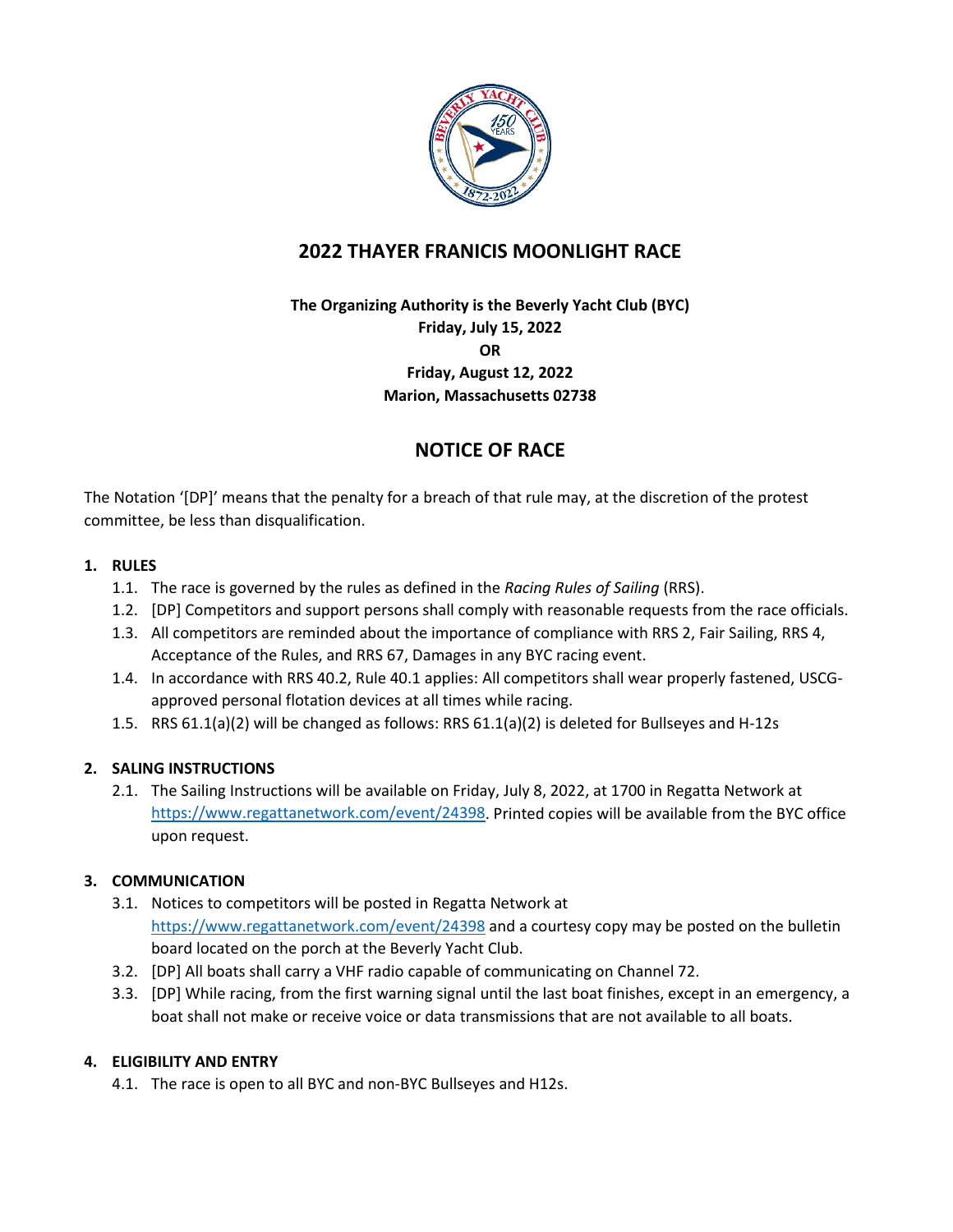4.2. Eligible boats may enter by completing the registration online at Regatta Network at <https://www.regattanetwork.com/event/24398> no later than 1200 on Friday July 15, 2022 or 1200 Friday August 12, 2022.

#### **5. CREW LIMITATIONS**

5.1. Singlehanding is not permitted.

## **6. SCHEDULE**

- 6.1. The race will start as close to nautical twilight on Friday, July 15, 2022, with the first warning signal at 2030.
- 6.2. If conditions do not allow for racing on July 15, the alternate race date will be Friday, August 12, 2022, with the first warning signal at 2000.

## **7. EQUIPMENT**

- 7.1. Spinnakers are permitted.
- 7.2. Bullseyes may use a working jib or genoa
- 7.3. The following equipment is required and may be inspected or measured:

| Two flashlights | Compass          |
|-----------------|------------------|
| Paddle or oar   | Anchor           |
| <b>Flares</b>   | VHF radio        |
| Air horn        | Bucket or bailer |

## **8. INSPECTION/MEASUREMENT**

8.1. Sailboats competing are subject to inspection by the Race Committee Chair, or Principal Race Officer at any time. A boat may be excluded from racing for failure to meet safety requirements or failure to comply with its one-design Class rules. The OA, at its sole discretion, may allow or not allow a sailboat to participate in a race or series. This changes RRS 60.2.

#### **9. VENUE**

9.1. Racing will take place in Outer Sippican Harbor.

#### **10. COURSES**

10.1. The Race Committee will select courses as described in the Sailing Instructions. Course designations will be posted on the Race Committee Boat.

#### **11. PENALTIES**

- 11.1. RRS Appendix V will apply in its entirety. This alters RRS 44.1.
- 11.2. All post-race penalties must be taken before the close of protest time for this race regardless of whether a protest was filed. This changes RRS V2(a).

## **12. SCORING**

12.1. RRS A5.2, Scoring, is amended to allow for the following scoring:

DNC, DNS, DNF, NSC = Starters + 1 OCS = Starters +1 RET = Starters + 2 DSQ = Starters +2